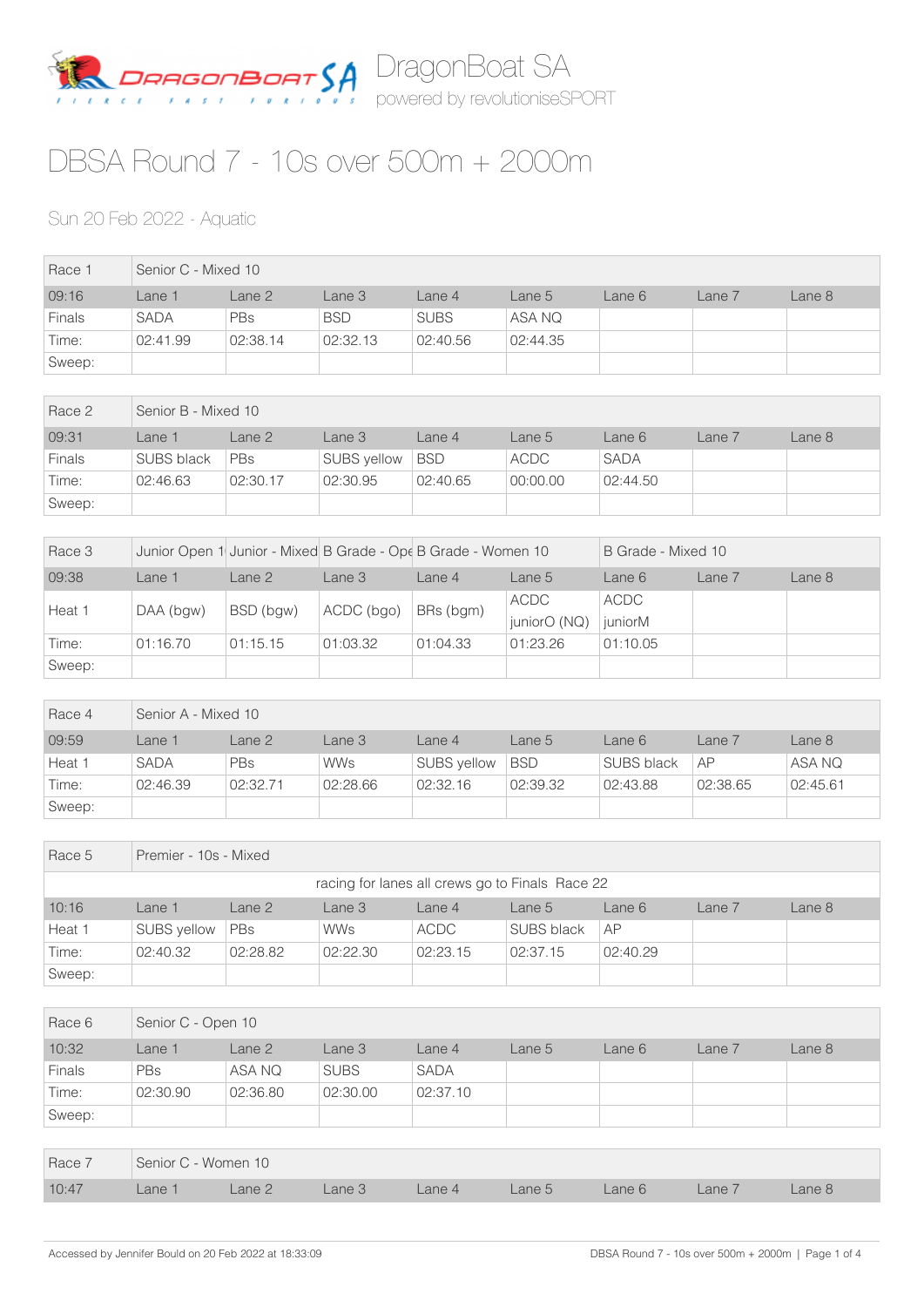| Finals | <b>SUBS</b> | <b>SADA</b> | PBs      | <b>BSD</b> |  |  |
|--------|-------------|-------------|----------|------------|--|--|
| Time:  | 00:00.00    | 02:48.72    | 02:50.24 | 02:50.73   |  |  |
| Sweep: |             |             |          |            |  |  |

| Race 8 |           |           |            | Junior Open 1 Junior - Mixed B Grade - Ope B Grade - Women 10 |                             | B Grade - Mixed 10     |        |        |  |
|--------|-----------|-----------|------------|---------------------------------------------------------------|-----------------------------|------------------------|--------|--------|--|
| 11:01  | Lane 1    | Lane 2    | Lane 3     | Lane $4$                                                      | Lane 5                      | Lane 6                 | Lane 7 | Lane 8 |  |
| Heat 2 | DAA (bgw) | BSD (bgw) | ACDC (bgo) | BRs (bgm)                                                     | <b>ACDC</b><br>juniorO (NQ) | <b>ACDC</b><br>juniorM |        |        |  |
| Time:  | 01:13.37  | 01:15.75  | 01:01.82   | 01:03.02                                                      | 01:23.71                    | 01:07.77               |        |        |  |
| Sweep: |           |           |            |                                                               |                             |                        |        |        |  |

| Race 9                                                    | Premier - Mixed 10 - 2000m |             |             |          |            |        |        |        |  |
|-----------------------------------------------------------|----------------------------|-------------|-------------|----------|------------|--------|--------|--------|--|
| 20 second time gap between crews at the start line        |                            |             |             |          |            |        |        |        |  |
| WWs time penalty 30 seconds applied to their finish time. |                            |             |             |          |            |        |        |        |  |
| 11:13                                                     | Lane 1                     | Lane 2      | Lane 3      | Lane $4$ | Lane 5     | Lane 6 | Lane 7 | Lane 8 |  |
| Finals                                                    | <b>SUBS</b>                | <b>SADA</b> | <b>ACDC</b> | PBs      | <b>WWs</b> |        |        |        |  |
| Time:                                                     | 13:41.80                   | 13:59.30    | 12:35.10    | 12:50.90 | 12:44.60   |        |        |        |  |
| Sweep:                                                    |                            |             |             |          |            |        |        |        |  |

| Race 10 | <b>BCS - 10s</b> |           |            |        |        |        |        |        |  |
|---------|------------------|-----------|------------|--------|--------|--------|--------|--------|--|
| 11:39   | Lane 1           | Lane 2    | Lane 3     | Lane 4 | Lane 5 | Lane 6 | Lane 7 | Lane 8 |  |
| Heat 1  |                  | DAA (bcs) | SADA (bcs) |        |        |        |        |        |  |
| Time:   |                  | 01:15.80  | 01:09.50   |        |        |        |        |        |  |
| Sweep:  |                  |           |            |        |        |        |        |        |  |

| Race 11       | Senior B - Women 10 |             |            |            |        |        |        |        |  |
|---------------|---------------------|-------------|------------|------------|--------|--------|--------|--------|--|
| 11:52         | Lane 1              | Lane 2      | Lane 3     | Lane 4     | Lane 5 | Lane 6 | Lane 7 | Lane 8 |  |
| <b>Finals</b> | <b>SADA</b>         | <b>SUBS</b> | <b>PBs</b> | <b>BSD</b> |        |        |        |        |  |
| Time:         | 03:00.25            | 00:00.00    | 02:49.35   | 02:55.59   |        |        |        |        |  |
| Sweep:        |                     |             |            |            |        |        |        |        |  |

| Race 12 | Senior B - Open 10 |             |            |             |        |        |        |        |  |
|---------|--------------------|-------------|------------|-------------|--------|--------|--------|--------|--|
| 12:09   | Lane 1             | Lane 2      | Lane 3     | Lane 4      | Lane 5 | Lane 6 | Lane 7 | Lane 8 |  |
| Finals  | ASA NQ             | <b>SADA</b> | <b>BSD</b> | <b>SUBS</b> |        |        |        |        |  |
| Time:   | 02:43.90           | 02:43.31    | 02:21.86   | 02:22.26    |        |        |        |        |  |
| Sweep:  |                    |             |            |             |        |        |        |        |  |

| Race 13 |            | Senior A - Women 10 |             |            |             |        |        |        |  |  |
|---------|------------|---------------------|-------------|------------|-------------|--------|--------|--------|--|--|
| 12:29   | _ane 1     | Lane 2              | Lane 3      | Lane 4     | Lane 5      | Lane 6 | Lane 7 | Lane 8 |  |  |
| Finals  | <b>WWs</b> | <b>SADA</b>         | <b>SUBS</b> | <b>BSD</b> | <b>ACDC</b> |        |        |        |  |  |
| Time:   | 02:41.74   | 03:07.29            | 02:43.31    | 02:42.85   | 02:43.45    |        |        |        |  |  |
| Sweep:  |            |                     |             |            |             |        |        |        |  |  |

| Race 14 |             | Senior A - Open 10 |            |          |          |        |        |        |  |  |
|---------|-------------|--------------------|------------|----------|----------|--------|--------|--------|--|--|
| 12:39   | Lane 1      | Lane 2             | Lane 3     | Lane 4   | Lane 5   | Lane 6 | Lane 7 | Lane 8 |  |  |
| Finals  | <b>ACDC</b> | <b>SUBS</b>        | <b>BSD</b> | PBs      | AP       |        |        |        |  |  |
| Time:   | 02:25.98    | 02:32.74           | 02:24.69   | 02:22.18 | 02:39.33 |        |        |        |  |  |
| Sweep:  |             |                    |            |          |          |        |        |        |  |  |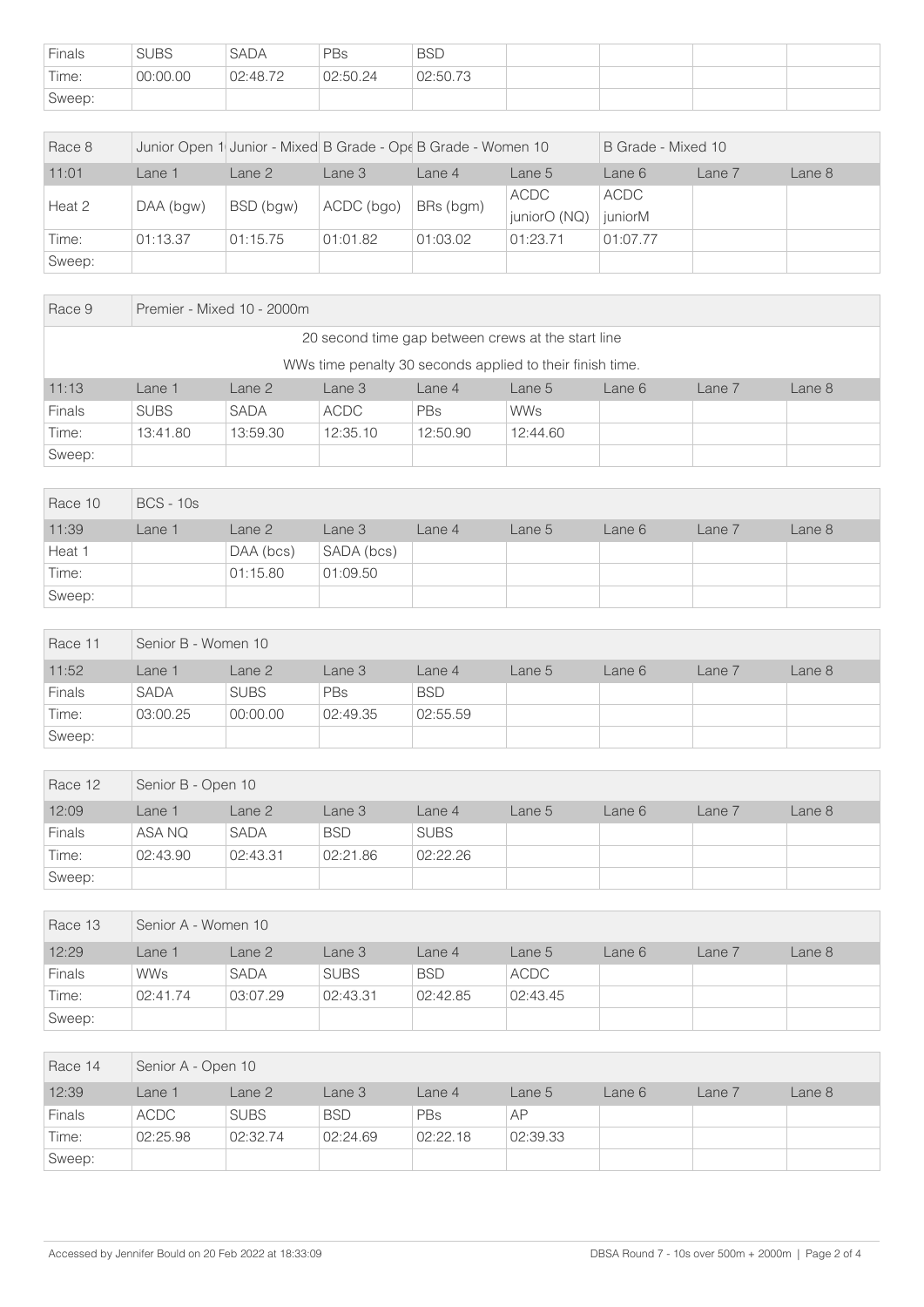| Race 15 |             |           | Junior Open 1 Junior - Mixed B Grade - Ope B Grade - Women 10 |           |              | B Grade - Mixed 10 |        |        |
|---------|-------------|-----------|---------------------------------------------------------------|-----------|--------------|--------------------|--------|--------|
| 12:54   | Lane 1      | Lane 2    | Lane 3                                                        | Lane 4    | Lane 5       | Lane 6             | Lane 7 | Lane 8 |
| Heat 3  | $DAA$ (bgw) | BSD (bgw) | ACDC (bgo)                                                    | BRs (bgm) | ACDC         | ACDC               |        |        |
|         |             |           |                                                               |           | juniorO (NQ) | juniorM            |        |        |
| Time:   | 01:09.66    | 01:08.42  | 00:57.38                                                      | 00:58.29  | 01:10.22     | 01:03.60           |        |        |
| Sweep:  |             |           |                                                               |           |              |                    |        |        |

| Race 16 |          | Premier - 10s - Women |                                                 |            |          |             |        |        |  |  |  |
|---------|----------|-----------------------|-------------------------------------------------|------------|----------|-------------|--------|--------|--|--|--|
|         |          |                       | racing for lanes all crews go to Finals Race 23 |            |          |             |        |        |  |  |  |
| 13:02   | Lane 1   | Lane 2                | Lane 3                                          | Lane $4$   | Lane 5   | Lane 6      | Lane 7 | Lane 8 |  |  |  |
| Heat 1  | ACDC     | <b>SADA</b>           | <b>WWs</b>                                      | SUBS black | PBs      | SUBS yellow |        |        |  |  |  |
| Time:   | 02:44.74 | 02:57.28              | 02:38.85                                        | 02:53.26   | 02:43.87 | 00:00.00    |        |        |  |  |  |
| Sweep:  |          |                       |                                                 |            |          |             |        |        |  |  |  |

| Race 17                                         |             | Premier - 10s - Open                                               |            |            |           |  |  |  |  |  |  |  |
|-------------------------------------------------|-------------|--------------------------------------------------------------------|------------|------------|-----------|--|--|--|--|--|--|--|
| racing for lanes all crews go to Finals Race 24 |             |                                                                    |            |            |           |  |  |  |  |  |  |  |
| 13:20                                           | Lane 1      | Lane 3<br>Lane 8<br>Lane 2<br>Lane 7<br>Lane 6<br>Lane 5<br>Lane 4 |            |            |           |  |  |  |  |  |  |  |
| Heat 1                                          | <b>ACDC</b> | <b>WWs</b>                                                         | <b>PBs</b> | <b>BSD</b> | <b>AP</b> |  |  |  |  |  |  |  |
| Time:                                           | 02:20.56    | 02:22.61                                                           | 02:24.33   | 02:23.65   | 02:43.49  |  |  |  |  |  |  |  |
| Sweep:                                          |             |                                                                    |            |            |           |  |  |  |  |  |  |  |

| Race 18 |             |            |                       | Premier - Open 10 - 2000m   Premier - Women 10 - 2000m |                       |            |        |        |  |
|---------|-------------|------------|-----------------------|--------------------------------------------------------|-----------------------|------------|--------|--------|--|
| 13:35   | Lane 1      | Lane 2     | Lane 3                | Lane 4                                                 | Lane 5                | Lane 6     | Lane 7 | Lane 8 |  |
| Finals  | SUBS (po2K) | PBs (po2K) | <b>SADA</b><br>(pw2K) | PBs (pw2K)                                             | <b>SUBS</b><br>(pw2K) | WWs (pw2K) |        |        |  |
| Time:   | 12:33.73    | 12:32.15   | 15:18.32              | 14:30.82                                               | 13:54.46              | 13:55.88   |        |        |  |
| Sweep:  |             |            |                       |                                                        |                       |            |        |        |  |

| Race 19 | <b>BCS - 10s</b> |           |            |        |        |        |        |        |
|---------|------------------|-----------|------------|--------|--------|--------|--------|--------|
| 14:05   | Lane 1           | Lane 2    | Lane 3     | Lane 4 | Lane 5 | Lane 6 | Lane 7 | Lane 8 |
| Heat 2  |                  | DAA (bcs) | SADA (bcs) |        |        |        |        |        |
| Time:   |                  | 01:18.04  | 01:09.92   |        |        |        |        |        |
| Sweep:  |                  |           |            |        |        |        |        |        |

| Race 20 |           | B Grade - Ope B Grade - Women 10 |            |        |        |        |        |        |  |  |
|---------|-----------|----------------------------------|------------|--------|--------|--------|--------|--------|--|--|
| 14:23   | _ane 1    | Lane 2                           | Lane 3     | Lane 4 | Lane 5 | Lane 6 | Lane 7 | Lane 8 |  |  |
| Heat 4  | DAA (bgw) | BSD (bgw)                        | ACDC (bgo) |        |        |        |        |        |  |  |
| Time:   | 01:13.51  | 01:11.89                         | 01:00.58   |        |        |        |        |        |  |  |
| Sweep:  |           |                                  |            |        |        |        |        |        |  |  |

| Race 21 | Junior Open 1 Junior - Mixed B Grade - Mixed 10 |        |        |           |                      |                 |        |        |
|---------|-------------------------------------------------|--------|--------|-----------|----------------------|-----------------|--------|--------|
| 14:30   | Lane 1                                          | Lane 2 | Lane 3 | Lane 4    | Lane 5               | Lane 6          | Lane 7 | Lane 8 |
| Heat 4  |                                                 |        |        | BRs (bgm) | ACDC<br>juniorO (NQ) | ACDC<br>juniorM |        |        |
| Time:   |                                                 |        |        | 01:02.53  | 01:11.95             | 01:03.16        |        |        |
| Sweep:  |                                                 |        |        |           |                      |                 |        |        |

| Race 22 | Senior A - Mixed 10                       |
|---------|-------------------------------------------|
|         | 6 fastest crews lane placings from Race 4 |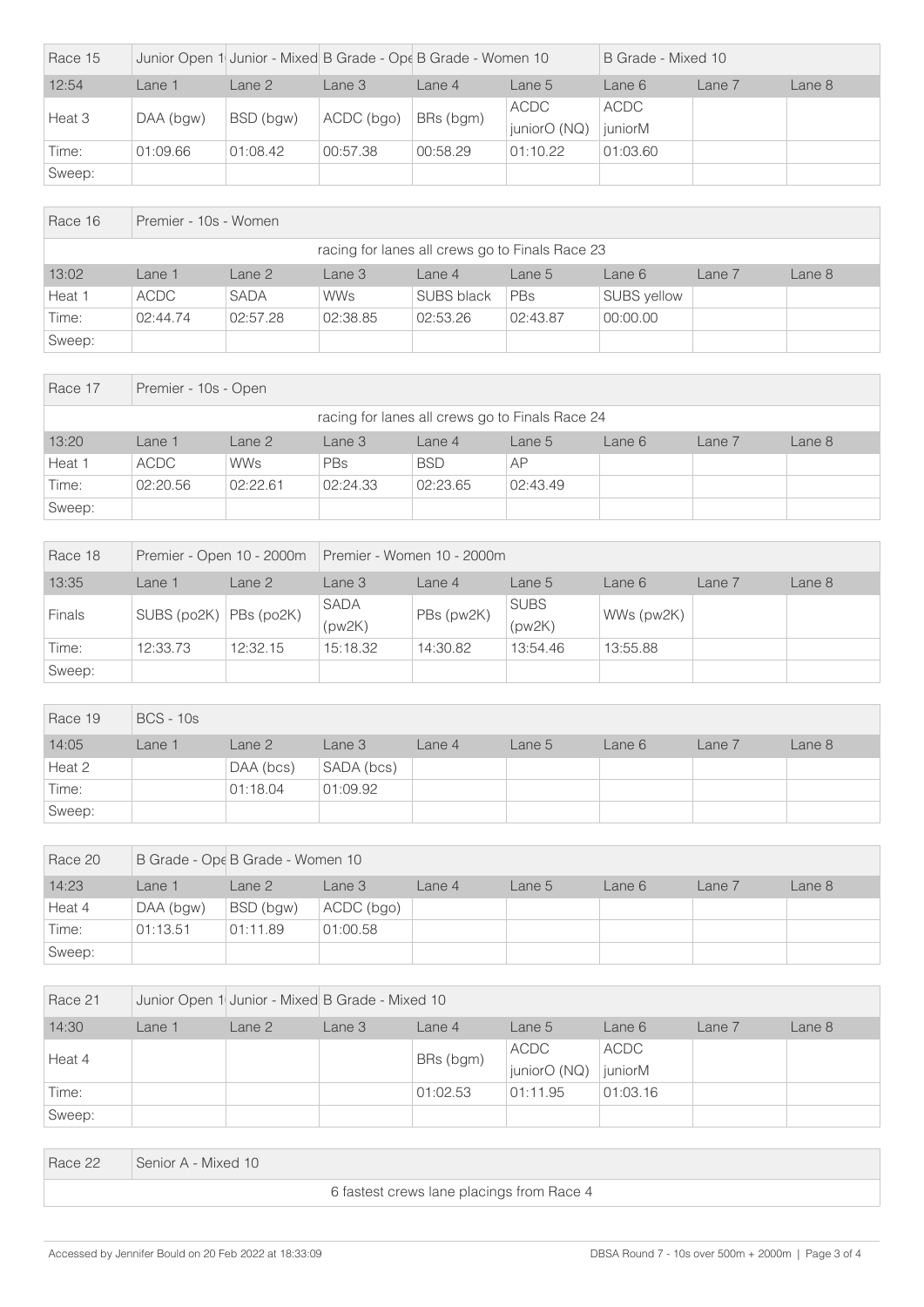| 14:43         | _ane 1     | Lane 2     | _ane 3     | Lane 4           | Lane 5   | Lane 6     | Lane 7 | Lane 8 |
|---------------|------------|------------|------------|------------------|----------|------------|--------|--------|
| <b>Finals</b> | <b>BSD</b> | <b>PBs</b> | <b>WWs</b> | SUBS yellow   AP |          | SUBS black |        |        |
| Time:         | 02:23.82   | 02:26.31   | 02:25.57   | 02:30.26         | 02:36.53 | 02:50.82   |        |        |
| Sweep:        |            |            |            |                  |          |            |        |        |

| Race 23                   | Premier - 10s - Mixed |            |            |          |                   |             |        |        |  |  |
|---------------------------|-----------------------|------------|------------|----------|-------------------|-------------|--------|--------|--|--|
| lane placings from Race 5 |                       |            |            |          |                   |             |        |        |  |  |
| 15:02                     | Lane 1                | Lane 2     | Lane 3     | Lane 4   | Lane 5            | Lane 6      | Lane 7 | Lane 8 |  |  |
| Finals                    | AP                    | <b>PBs</b> | <b>WWs</b> | ACDC     | <b>SUBS black</b> | SUBS yellow |        |        |  |  |
| Time:                     | 02:40.03              | 02:31.07   | 02:21.37   | 02:22.46 | 00:00.00          | 02:46.44    |        |        |  |  |
| Sweep:                    |                       |            |            |          |                   |             |        |        |  |  |

| Race 24                    | Premier - 10s - Women |             |            |            |                   |            |        |        |  |  |
|----------------------------|-----------------------|-------------|------------|------------|-------------------|------------|--------|--------|--|--|
| lane placings from Race 16 |                       |             |            |            |                   |            |        |        |  |  |
| 15:20                      | Lane 1                | Lane 2      | Lane 3     | Lane 4     | Lane 5            | Lane 6     | Lane 7 | Lane 8 |  |  |
| <b>Finals</b>              | <b>SADA</b>           | <b>ACDC</b> | <b>WWs</b> | <b>PBs</b> | <b>SUBS black</b> | (Crew TBA) |        |        |  |  |
| Time:                      | 02:53.82              | 02:41.05    | 02:40.86   | 02:46.89   | 02:47.54          |            |        |        |  |  |
| Sweep:                     |                       |             |            |            |                   |            |        |        |  |  |

| Race 25                    | Premier - 10s - Open |            |             |            |          |        |        |        |  |
|----------------------------|----------------------|------------|-------------|------------|----------|--------|--------|--------|--|
| lane placings from Race 17 |                      |            |             |            |          |        |        |        |  |
| 15:33                      | Lane 1               | Lane 2     | Lane 3      | Lane 4     | Lane 5   | Lane 6 | Lane 7 | Lane 8 |  |
| Finals                     | AP                   | <b>BSD</b> | <b>ACDC</b> | <b>WWs</b> | PBs      |        |        |        |  |
| Time:                      | 02:45.17             | 02:17.45   | 02:16.46    | 02:21.33   | 02:21.31 |        |        |        |  |
| Sweep:                     |                      |            |             |            |          |        |        |        |  |